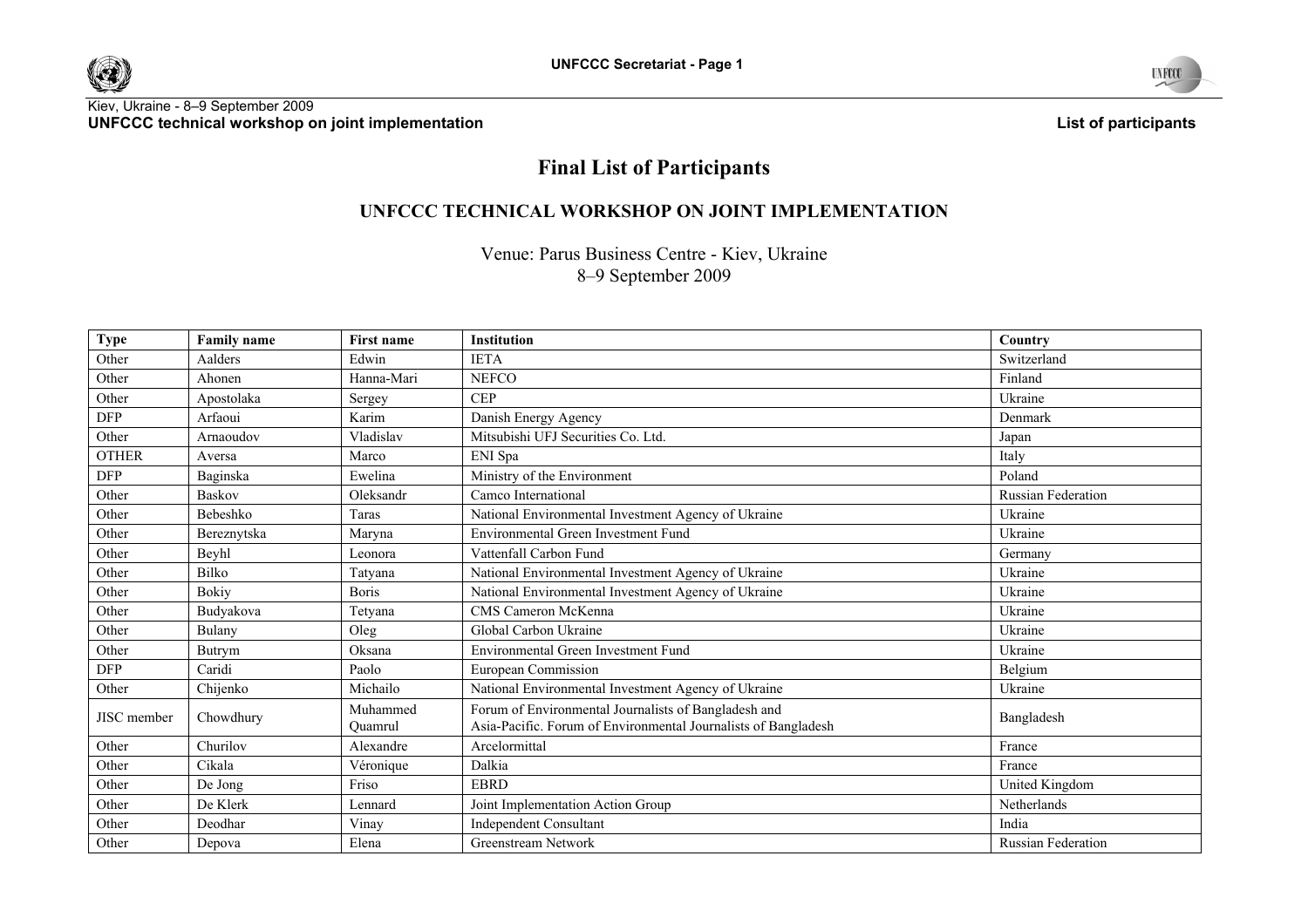



| <b>Type</b>            | <b>Family name</b> | First name    | Institution                                                                      | Country                   |
|------------------------|--------------------|---------------|----------------------------------------------------------------------------------|---------------------------|
| Other                  | Doumik             | Alexey        | Global Carbon Ukraine                                                            | Ukraine                   |
| Other                  | Drozd              | Kostiantyn    | First Climate AG                                                                 | Switzerland               |
| Other                  | Dyachkov           | Vladimir      | Climate Change Global Services                                                   | Russian Federation        |
| Other                  | Enderlin           | Martin        | EcoSecurities/Chair Project Developer Forum                                      | Switzerland               |
| Other                  | Epik               | Alex          | Scientific Engineering Centre "Biomass"                                          | Ukraine                   |
| Other                  | Filonenko          | Oleksandr     | World Bank                                                                       | Ukraine                   |
| $\rm IE$               | Flagstad           | Ole Andreas   | Det Norsk Veritas                                                                | Norway                    |
| $\rm IE$               | Fukuda             | Katsura       | <b>JQA</b>                                                                       | Japan                     |
| JISC member            | Fuller             | Carlos        | Caribbean Community Climate Change Centre                                        | Belize                    |
| Other                  | Gachechiladze      | Niko          | National Environmental Investment Agency of Ukraine                              | Ukraine                   |
| JISC member            | Gałan              | Agnieszka     | KASHUE, National Administration of the Emission Trading Scheme                   | Poland                    |
| Other                  | Galushenko         | Oleksandr     | National Environmental Investment Agency of Ukraine                              | Ukraine                   |
| <b>DFP</b>             | Gasperic           | Matej         | Ministry of the Environment and Spatial Planning                                 | Slovenia                  |
| JISC member            | Gaye               | Fatou         | Ministry of Forestry and Environment                                             | The Gambia                |
| JISC member            | Geletukha          | Georgiy       | Institute of Engineering Thermophysics of National Academy of Science of Ukraine | Ukraine                   |
| Other                  | Gelfand            | Rudolf        | Scientific Engineering Centre "Biomass"                                          | Ukraine                   |
| JISC member            | Georgiev Pelovski  | Yoncho        | University of Chemical Technology and Metallurgy                                 | Bulgaria                  |
| Other                  | Giuduk             | Oleg          | National Environmental Investment Agency of Ukraine                              | Ukraine                   |
| Other                  | Glazkov            | Bogdan        | National Environmental Investment Agency of Ukraine                              | Ukraine                   |
| Other                  | Glazkov            | Dmitryi       | World Bank                                                                       | Ukraine                   |
| $\rm IE$               | Gomes              | Flavio        | <b>Bureau Veritas Certification</b>                                              | <b>UK</b>                 |
| $\overline{\text{IE}}$ | Gonzales           | Carmen        | <b>AENOR</b>                                                                     | Spain                     |
| Other                  | Goryashin          | Ilya          | Climate Change Global Services                                                   | Russian Federation        |
| Other                  | Goryachkina        | Darya         | Tricorona                                                                        | <b>Russian Federation</b> |
| Other                  | Grechko            | Tetyana       | Industrial Ecology Institute                                                     | Ukraine                   |
| Other                  | Groza              | Yevgen        | Greenstream Network                                                              | Ukraine                   |
| Other                  | Grozeva            | Ivona         | Global Carbon Bulgaria                                                           | Bulgaria                  |
| Other                  | Habbitts           | Stirling      | Ing Bank NV                                                                      | Netherlands               |
| <b>DFP</b>             | Hermind            | Benét         | Danish Energy Agency                                                             | Denmark                   |
| JISC member            | Hubenthal          | Javier Andrés | <b>Independent Consultant</b>                                                    | Ecuador                   |
| $JI$ AP                | Iioka              | Shinichi      | <b>Independent Consultant</b>                                                    | Japan                     |
| Other                  | Isaeva             | Nina          | Ekoenergy                                                                        | Ukraine                   |
| Other                  | Ivanenko           | Natalia       | National Environmental Investment Agency of Ukraine                              | Ukraine                   |
| Other                  | Ivanenko           | Dmytro        | Scientific Engineering Centre "Biomass"                                          | Ukraine                   |
| Other                  | Jaensch            | Volker        | <b>ONECARBON</b> Internationsl B.V.                                              | Germany                   |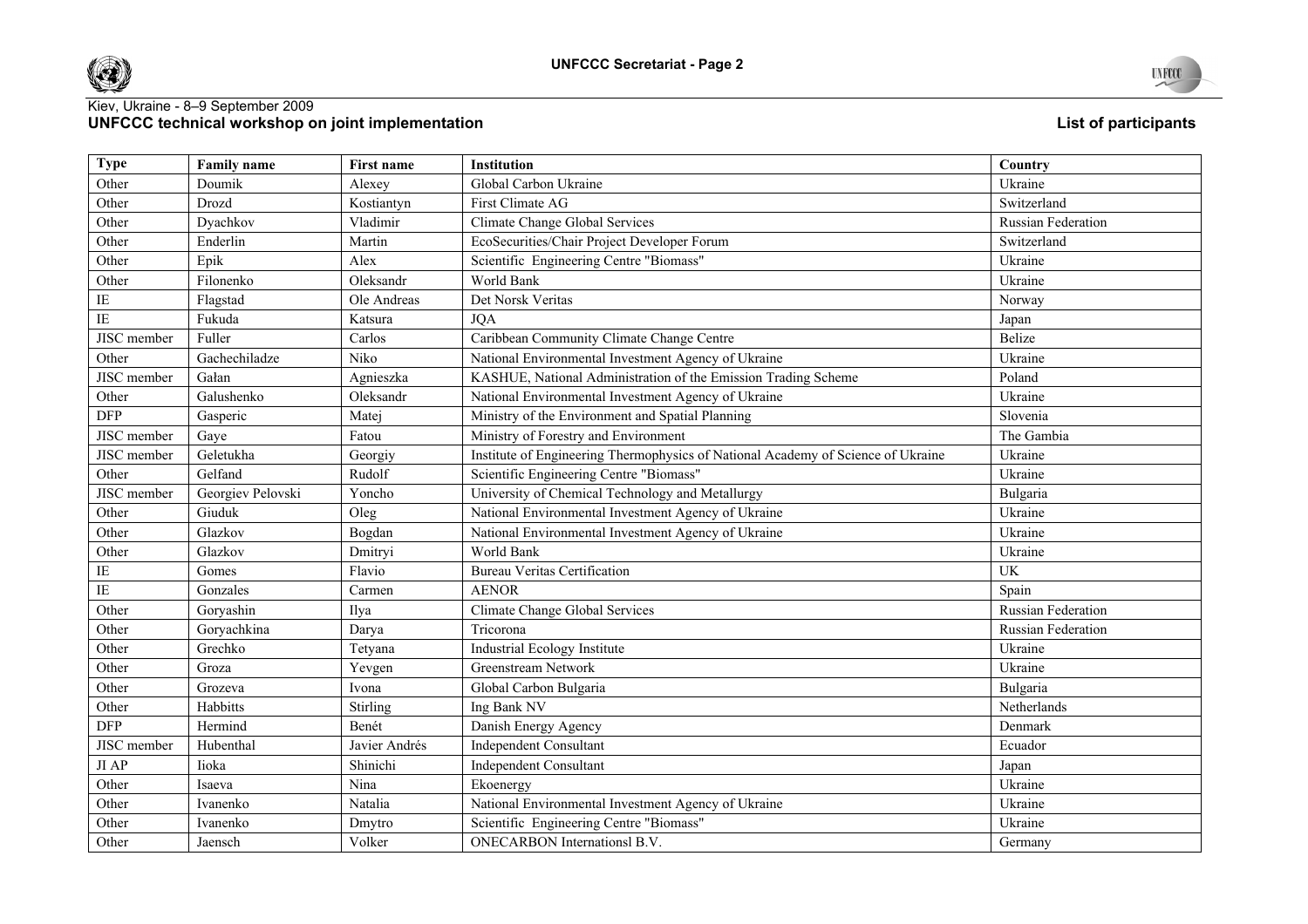



| <b>Type</b> | <b>Family name</b> | <b>First name</b> | <b>Institution</b>                                                                                 | Country                      |
|-------------|--------------------|-------------------|----------------------------------------------------------------------------------------------------|------------------------------|
| Other       | Kato               | Ruiko             | Sumitomo Corporation                                                                               | Japan                        |
| Other       | Kitts              | Jason             | <b>EBRD</b>                                                                                        | United Kingdom               |
| Other       | Kharchenko         | Oleksandr         | Green Energy Opportunity                                                                           | Ukraine                      |
| Other       | Khomiak            | Oleksandr         | B.C. Toms & Co Law Offices                                                                         | Ukraine                      |
| Other       | Kiva               | Olena             | Scientific Engineering Centre "Biomass"                                                            | Ukraine                      |
| $\rm IE$    | Kleiser            | Thomas            | TÜV SÜD Industrie Service GmbH                                                                     | Germany                      |
| Other       | Korobova           | Nina              | LLC Global Carbon RUS                                                                              | Russian Federation           |
| Other       | Korppoo            | Anna              | The Finnish Institute of International Affairs                                                     | Finland                      |
| Other       | Kosharuk           | Mikola            | National Environmental Investment Agency of Ukraine                                                | Ukraine                      |
| Other       | Kovalenko          | Maria             | Point Carbon, Kiev Office                                                                          | Ukraine                      |
| Other       | Kramar             | Vladimir          | Scientific Engineering Centre "Biomass"                                                            | Ukraine                      |
| <b>DFP</b>  | Kristensen Rai     | Kamilla           | Danish Energy Agency                                                                               | Denmark                      |
| JISC member | Kudo               | Hiroki            | The Institute of Energy Economics, Japan (IEEJ)                                                    | Japan                        |
| Other       | Kurulenko          | Svyatoslav        | National Environmental Investment Agency                                                           | Ukraine                      |
| Other       | Kushko             | Natalie           | EcoSecurities                                                                                      | Ukraine                      |
| Other       | Larrea             | Iker              | Factor CO2 Ideas                                                                                   | Spain                        |
| Other       | Laskarevsky        | Vladimir          | Mitsubishi UFJ Securities Co. Ltd.                                                                 | Ukraine                      |
| Other       | Latypov            | Marat             | National Carbon Sequestration Foundation                                                           | Russian Federation           |
| JISC member | Leguet             | Benoît            | Caisse des Dépôts                                                                                  | France                       |
| IE          | Leonardi           | Silvio            | SOS                                                                                                | Switzerland                  |
| Other       | Leznova            | Valeriia          | Scientific Engineering Centre "Biomass"                                                            | Ukraine                      |
| Other       | Liu                | Deshum            | Global Climate Change Institute, Tsinghua University                                               | China                        |
| Other       | Lokomet            | Artur             | Core Carbon Group APS                                                                              | Denmark                      |
| JISC member | Longo-Mbenza       | Benjamin          | University of Kinshasa, Dem. Rep. of Congo, and Walter Sisulu University, Mthatha,<br>South Africa | Democratic Republic of Congo |
| $\rm IE$    | Lozynskyy          | Yuriy             | TÜV Rheinland Immissionsschutz und Energiesysteme GmbH                                             | Germany                      |
| <b>DFP</b>  | Lupaltsov          | Igor              | National Environmental Investment Agency of Ukraine                                                | Ukraine                      |
| Other       | Lyakh              | Nicolau           | Etoile LLC                                                                                         | Ukraine                      |
| Other       | Maksimenko         | Liana             | OJSC "Arcelormittal Kryviy Rih"                                                                    | Ukraine                      |
| <b>DFP</b>  | Manea              | Florentina        | Ministry of Environment                                                                            | Romania                      |
| $\rm IE$    | Marinova           | Lyubka            | <b>LRQA</b>                                                                                        | Bulgaria                     |
| Other       | Maslichenko        | Sergiy            | <b>EBRD</b>                                                                                        | Ukraine                      |
| Other       | Masukov            | Pavel             | National Environmental Investment Agency of Ukraine                                                | Ukraine                      |
| Other       | Matuschenko        | Dmitro            | Ministry of Foreign Affairs                                                                        | Ukraine                      |
| Other       | Matyeev            | Yuri              | Scientific Engineering Centre "Biomass"                                                            | Ukraine                      |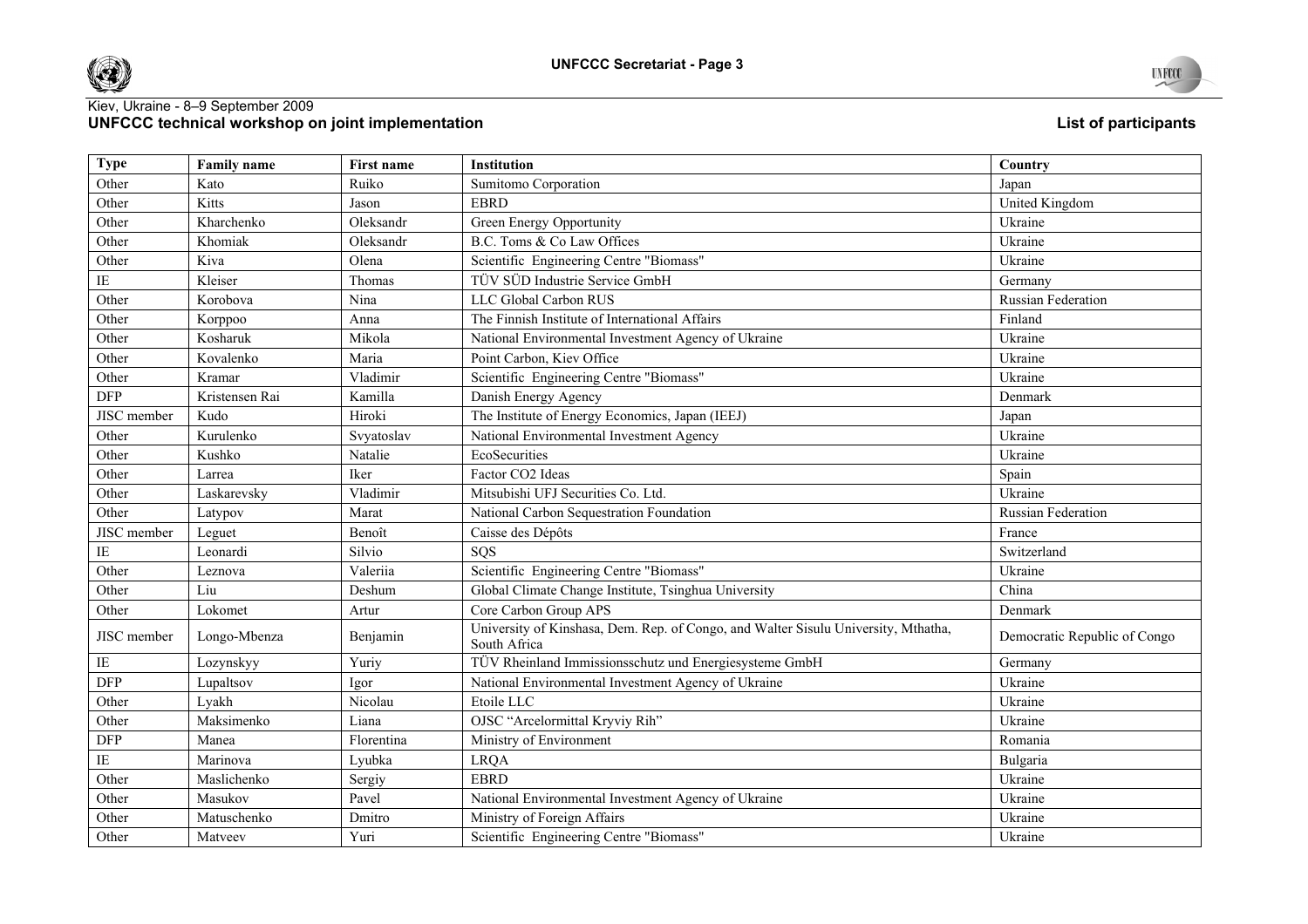



| <b>Type</b>  | <b>Family name</b> | First name | Institution                                         | Country            |
|--------------|--------------------|------------|-----------------------------------------------------|--------------------|
| Other        | Mikheev            | Yaroslav   | National Environmental Investment Agency of Ukraine | Ukraine            |
| Other        | Mogutova           | Sofiya     | National Environmental Investment Agency of Ukraine | Ukraine            |
| Other        | Mordan             | Maksym     | National Environmental Investment Agency of Ukraine | Ukraine            |
| <b>DFP</b>   | Morizane           | Junko      | Overseas Environmental Cooperation Center           | Japan              |
| Other        | Mushynska          | Inna       | Scientific Engineering Centre "Biomass"             | Ukraine            |
| Other        | Myachin            | Konstantin | CTF Consulting Ltd                                  | Russian Federation |
| Other        | Nakhlupin          | Alex       | Deutsche Bank                                       | Russian Federation |
| Other        | Nechayev           | Yuriy      | Baker & McKenzie CIS Ltd                            | Ukraine            |
| Other        | Nedava             | Oleg       | <b>UNDP</b>                                         | Ukraine            |
| Other        | Nikulicheva        | Natalia    | National Environmental Investment Agency of Ukraine | Ukraine            |
| Other        | Novikov            | Igor       | <b>CEP</b>                                          | Ukraine            |
| Other        | Novosad            | Igor       | National Environmental Investment Agency of Ukraine | Ukraine            |
| JISC member  | Oderson            | Derrick    | Droiterre Inc. Legal & Environmental Consultants    | <b>Barbados</b>    |
| <b>OTHER</b> | Odeska             | Maryna     | E.ON Climate & Renewables GmbH                      | Germany            |
| Other        | Ostapchuk          | Svetlana   | Countour Global                                     | Ukraine            |
| $JI$ AP      | Otsubo             | Takashi    | <b>Independent Consultant</b>                       | Japan              |
| $JI$ AP      | Paderno            | Dmytro     | Institute of Engineering Ecology                    | Ukraine            |
| Other        | Panchenko          | Georgiy    | Environmental Green Investment Fund                 | Ukraine            |
| Other        | Paschenko          | Alexey     | <b>UNDP</b>                                         | Ukraine            |
| Other        | Pavlyuk            | Nonna      | Industrial Ecology Institute                        | Ukraine            |
| Other        | Pavlovskaya        | Yana       | UK Trade & Investment, British Embassy in Moscow    | Russian Federation |
| Other        | Person             | Ingrid     | Ministry of Science and Technology                  | <b>Brazil</b>      |
| Other        | Pervak             | Ievgeniia  | B.C. Toms & Co                                      | Ukraine            |
| JISC member  | Pluzhnikov         | Oleg       | Ministry of Economic Development and Trade          | Russian Federation |
| $JI$ AP      | Pogany             | Aniko      | <b>MOTION Emissions Ltd.</b>                        | Hungary            |
| Other        | Pokrovski          | Sergei     | Carbon Sourcing                                     | France             |
| Other        | Prusakov           | Denis      | Global Carbon Ukraine                               | Ukraine            |
| Other        | Prysyazhnyuk       | Anton      | Goldman Milestone Ukraine, LLC                      | Ukraine            |
| Other        | Pyrozhenko         | Yuriy      | Environmental Green Investment Fund                 | Ukraine            |
| Other        | Queen              | Jon Mckee  | Anemone Clean Energy                                | Ukraine            |
| Other        | Radchenko          | Vitaliy    | CMS Cameron Mckenna                                 | Ukraine            |
| Other        | Rajabov            | Ilhomjon   | State Organization for Hydrometeorology             | Tajikistan         |
| Other        | Rieger             | Ricarda    | <b>UNDP</b>                                         | Ukraine            |
| Other        | Rogovy             | Maksym     | Interregional Electric Power Association "ELTA      | Ukraine            |
| <b>OTHER</b> | Rossetto           | Daniel     | JP Morgan                                           | United Kingdom     |

UNFCCC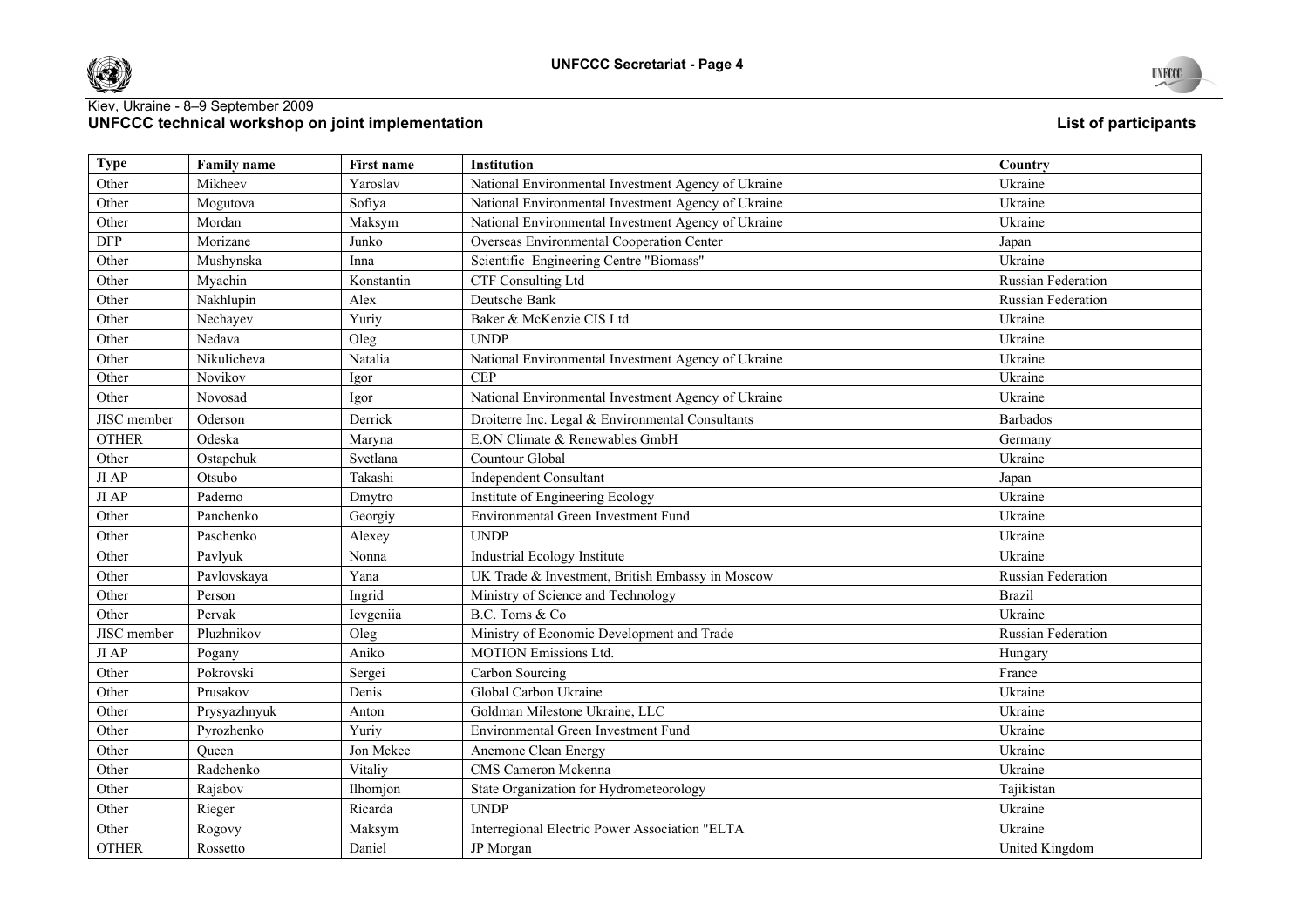



| <b>Type</b>            | <b>Family name</b> | First name       | <b>Institution</b>                                         | Country                   |
|------------------------|--------------------|------------------|------------------------------------------------------------|---------------------------|
| Other                  | Rossi              | Daniel           | GDF Suez Electrabel S.A.                                   | Belgium                   |
|                        |                    |                  |                                                            |                           |
| Other                  | Rovira             | Maria José       | Gomez Acebo & Pombo Abogados                               | Spain                     |
| Other                  | Rudnytska          | Khrystyna        | National Ecological Center of Ukraine                      | Ukraine                   |
| <b>DFP</b>             | Rudov              | Konstantin       | Ministry of Natural Resources and Environmental Protection | <b>Belarus</b>            |
| Other                  | Rybenko            | Natalia          | National Environmental Investment Agency of Ukraine        | Ukraine                   |
| Other                  | Rybina             | Tetyana          | Ministry of Environmental Protection of Ukraine            | Ukraine                   |
| Other                  | Sakenov            | Saulet           | Climate Change Coordination Centre                         | Kazakhstan                |
| Other                  | Sarioglo           | Anatoliy         | Global Carbon Ukraine                                      | Ukraine                   |
| Other                  | $S\!$              | Mykola           | National Environmental Investment Agency of Ukraine        | Ukraine                   |
| <b>DFP</b>             | Seidel             | Wolfgang         | German Emissions Trading Authority                         | Germany                   |
| Other                  | Semkiv             | Olha             | Point Carbon                                               | Ukraine                   |
| Other                  | Seredyuk           | Valentin         | Institute for Ecology and Energysaving problems            | Ukraine                   |
| Other                  | Severin            | Alexander        | <b>UNDP</b>                                                | Ukraine                   |
| Other                  | Shevchenko         | Oleksandr        | National Environmental Investment Agency of Ukraine        | Ukraine                   |
| Other                  | Shibata            | Akira            | The Institute of Energy Economics                          | Japan                     |
| Other                  | Shmurak            | Anatoliy         | Ecosoft XXI                                                | Ukraine                   |
| Other                  | Shtets             | Viktoriya        | National Environmental Investment Agency of Ukraine        | Ukraine                   |
| Other                  | Sikochina          | Natalya          | National Environmental Investment Agency of Ukraine        | Ukraine                   |
| Other                  | Skarshevsky        | Viktor           | Metinvest Holding LLC                                      | Ukraine                   |
| Other                  | Skoromnyy          | Andriy           | Technical Centre "Energostal"                              | Ukraine                   |
| <b>DFP</b>             | Skrockaite         | Asta             | Lithuanian Environmental Investment Fund                   | Lithuania                 |
| Other                  | Skubenko           | Oleksandr        | Phoenix Capital                                            | Ukraine                   |
| Other                  | Skybyk             | Sergiy           | Environmental Green Investment Fund                        | Ukraine                   |
| Other                  | Slobodyanyuk       | Taras            | Green Energy Opportunity                                   | Ukraine                   |
| IE                     | Sokolov            | Ivan Georgievich | <b>Bureau Veritas</b>                                      | Ukraine                   |
| JISC member            | Sokolov            | Evgeny           | CTF Consulting Ltd.                                        | <b>Russian Federation</b> |
| <b>OTHER</b>           | Stillavato         | Alex             | ENI Spa                                                    | Italy                     |
| $\rm IE$               | Sud                | Evgeni           | TÜV NORD CERT                                              | Germany                   |
| Other                  | Svistun            | Tatiana          | Ministry of Environmental Protection of Ukraine            | Ukraine                   |
| $\overline{\text{IE}}$ | Tanaka             | Tatsuo           | <b>JACO CDM</b>                                            | Japan                     |
| Other                  | Tangen             | Kristian         | Point Carbon                                               | Ukraine                   |
| Other                  | Teale              | Donald           | Global Carbon                                              | Ukraine                   |
| $\rm IE$               | Tejera             | José Luis        | <b>AENOR</b>                                               | Spain                     |
| Other                  | Toms               | Bate             | B.C. Toms & Co                                             | United Kingdom            |
| Other                  | Tonnelier          | Bernard          | Evonik New Energies GmbH                                   | Germany                   |